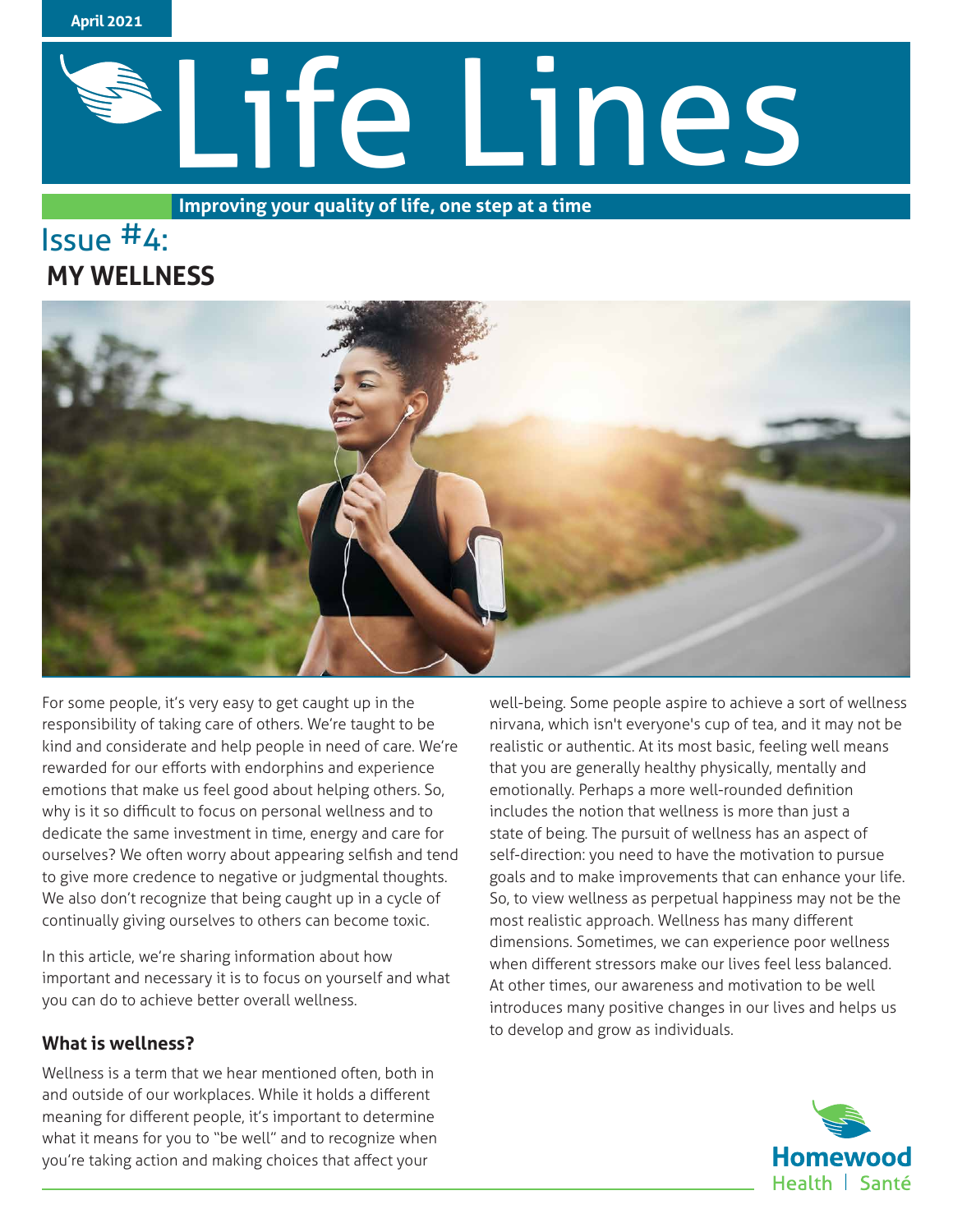### My Wellness

Recognizing that many factors can influence how we measure our wellness is important, because it will fluctuate significantly throughout our lives, depending on the reality of our circumstances and situations.

# **Are you motivated?**

Abraham Maslow created a theory that helped explain how we develop motivation, growth, and progress to fulfilling our needs as individuals. His Hierarchy of Needs shared that people are motivated first to satisfy lower level basic needs moving to progressively more complex needs. That motivation increases as each level of need is met.<sup>1</sup>

A complete picture of someone's wellness, should consider how well those basic and progressive needs are being satisfied. If someone is experiencing financial or food insecurity, they may not feel safe or secure in their job. They may not have somewhere to live, hence their motivation will focus on fixing these elements. Only after they are feeling satisfied will they feel motivated to focus on psychological needs like developing friendships, finding loving relationships and increasing self-esteem.

At the top of Maslow's Hierarchy are activities that help people achieve their full potential and self-fulfillment. Being aware of what to focus on and the idea of what wellness means to you comes into play. Focusing on yourself means that you recognize the importance of self-care and self-kindness and give attention to selfesteem and self-worth. In short, you've been able to view these as essential elements of your identity. Honest self-assessment and self-perception are required, as is the ability to acknowledge personal growth. It's something that many people struggle with and it can lead to them feeling both unfulfilled and incomplete.

# **Stress. Understanding the impact.**

Suppose you're struggling because your needs have not been met. In this scenario you are more likely to develop mental health challenges such as anxiety and depression and physical diseases such as obesity and heart disease that can affect your overall wellness. The common catalyst that runs like an undercurrent through these struggles is stress. Stress is a powerful influence that can dredge up memories of traumatic events that occurred decades earlier and affect someone's ability to focus on improving their wellness. These individuals may only focus on those earlier events and have difficulty processing and/or managing any additional environmental stressors.

# **Pandemic life has illuminated the need to focus on improving wellness**

If you asked most people how well they feel in the midst of the COVID-19 pandemic, they would likely express their vulnerability and fatigue. Public Health protocols surrounding social distancing, isolation/quarantine requirements, the demands of working from home while simultaneously helping school-age children with online learning or managing the daily challenges of caring for younger children are all having detrimental effects on people's mental, physical and emotional health.

People are experiencing insomnia and disinterest in tasks that require physical effort. There's been increases in obsessive-compulsive behaviours, social anxiety, and germaphobia relating to cleanliness protocols. Some people have also experienced significant losses, be it of the lives of family and friends who have succumbed to COVID-19, or their own health if they happen to be dealing with longer-term effects of COVID-19 on their lungs and heart, for example.

Right now, researchers and psychologists are quite concerned about the long-term effects that stress has been having on people as we continue to live in the uncertainty of the COVID-19 pandemic. They're apprehensive because of the duration and scale of all aspects of life that have been affected. Many people who have experienced job loss have had difficulty maintaining adequate food supply and/ or maintaining housing or related costs. They have yet to see reliable recovery and are dealing with high rates of adverse mental health due to chronic stress.

Joshua C Morganstein, Assistant Director of the Centre for Study of Traumatic Stress, points to catastrophic events worldwide -- everything from the Chernobyl nuclear accident, the SARS pandemic in 2003 to Hurricane Katrina in New Orleans in 2005. He cautions that the "adverse mental health effects of disasters impact more people and last much longer than the health effects."2 Morganstein recognizes how detrimental stress is and how deeply it can affect people and consequently, society. He advocates that we need to begin to view stress "like a toxin, such as lead or radon" and appreciate how exposure to stress will affect people longer-term.3

However, for a subset of people, pandemic life has been "remarkably positive."4 For some people who experienced high levels of stress in the pre-pandemic world, the restrictions have reduced their anxiety, eliminated panic attacks, and they have enjoyed a greater sense of freedom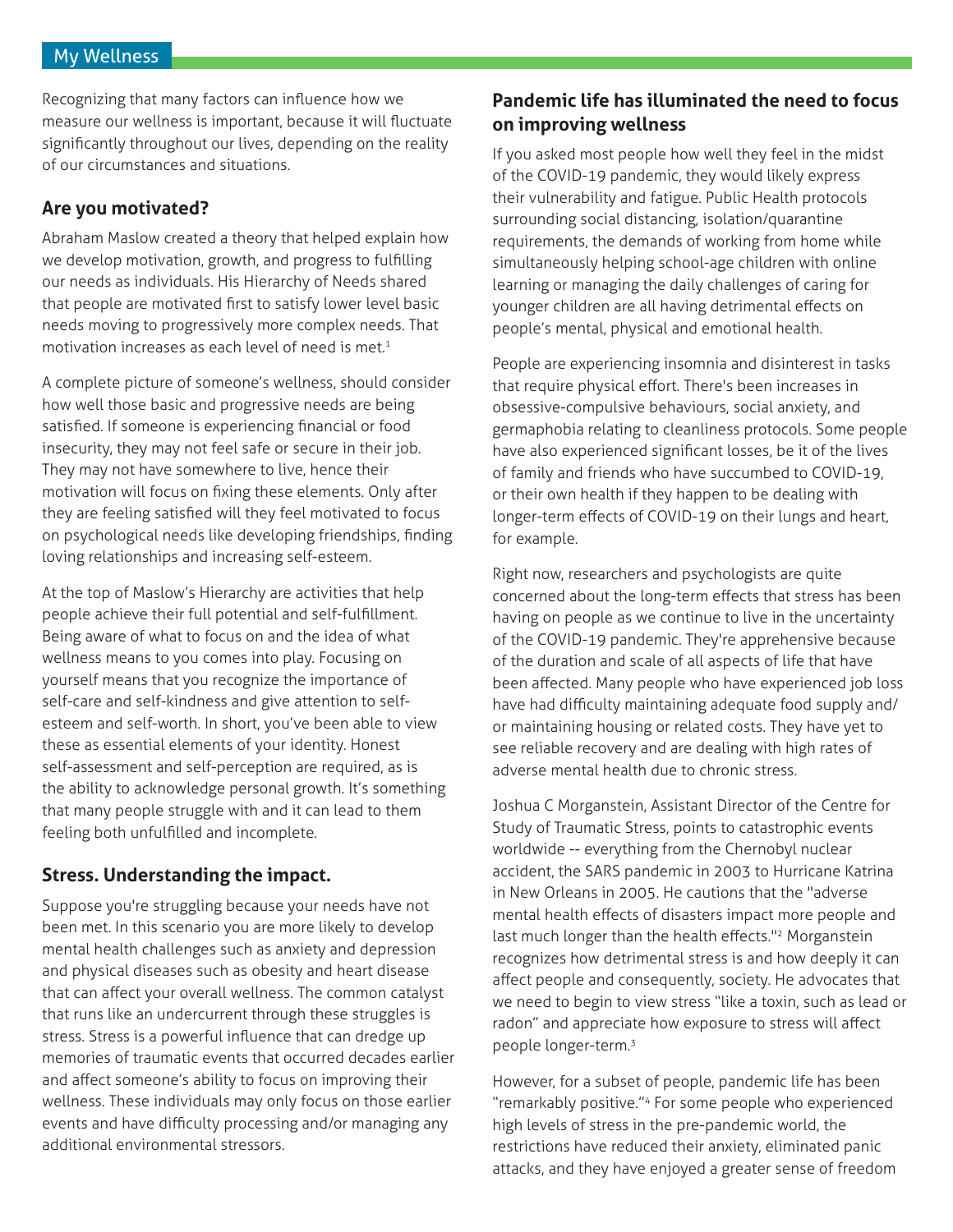# My Wellness

and safety. In these instances, they've achieved better work-life balance and accomplished tasks they may have previously avoided, such as decluttering and have even started hobbies.

# **Getting back on track to creating wellness by looking holistically at mental, emotional and physical health**

It's not enough to focus on just the physical or mental aspects of feeling well. It also makes sense to focus on emotional health to build "skills and resources to manage the ups and downs of day-to-day life" and "foster resilience, self-awareness and overall contentment."<sup>5</sup> While it makes sense that all aspects should be of equal importance because of the interconnectivity between them, there is still an obvious bias towards physical health that needs to change. Until that happens, underreporting of mental health because of fear, stigma, and misunderstanding will make it challenging to find a better balance and to recognize the relationship to physical conditions such as diabetes and heart disease.

- Mental health disorders account for 15% of the world's diseases.6
- Depression is most common; 300 million people live with this debilating condition.<sup>7</sup>

• The World Health Organization has projected that depression will be the leading cause of disease in the world by the end of this decade.<sup>8</sup>

# **What can I do to improve my wellness?**

One of the best ways to start is to reflect upon where you are within your life's mental, physical, and social aspects. Think about any concerns you have or behaviours you want to address to support better wellness.

### **From a mental health standpoint:**

- Focus on the present and practice relaxation and stress reduction through mindfulness and meditation.
- Maintain relationships with friends and family by exploring new ways to connect and come together while apart. You may be able to participate or host watch parties to view different television programs or movies, attend virtual events such as paint nights or cooking classes, and even explore collaborative online gaming. It's important to revive the social aspects of life by talking and listening. Remember to reach out to people who you haven't heard from in a while as they may be facing challenges of their own.
- Explore services and supports offered through programs such as Wellness Together Canada.